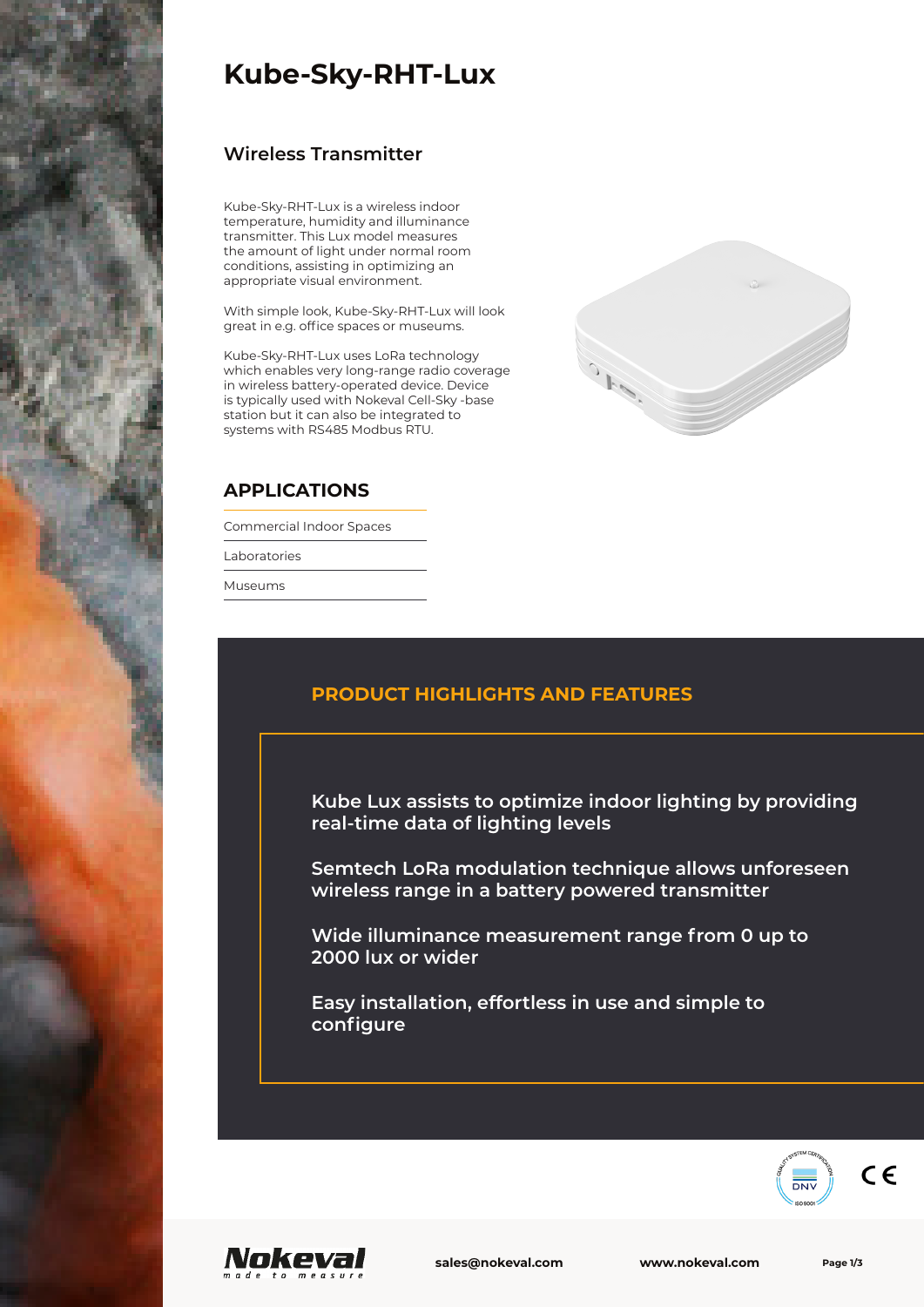## **Kube-Sky-RHT-Lux**



### **General Specifications**

| Storage temperature       | -30+60 °C, non-condensing                                                                                                                  |
|---------------------------|--------------------------------------------------------------------------------------------------------------------------------------------|
| Operation temperature     | $0+60 °C$                                                                                                                                  |
| <b>Operation humidity</b> | 0100 %RH, non-condensing                                                                                                                   |
| <b>Protection class</b>   | <b>IP20</b>                                                                                                                                |
| Enclosure material        | Plastic (PC+ABS)                                                                                                                           |
| <b>Dimensions</b>         | 95 mm x 75 mm x 27 mm, Wall mount +1 mm                                                                                                    |
| Weight                    | 130 g with batteries                                                                                                                       |
| Internal battery type     | 2 pcs LR6 (AA 1.5 V alkaline)                                                                                                              |
| <b>Battery life</b>       | Typically 10 years (with default settings). For the estimated battery life,<br>high quality batteries should be used, e.g. Energizer EN91. |

## **Radio Specifications**

| Nokeval radio type        | Sky-radio                                                       |
|---------------------------|-----------------------------------------------------------------|
| Antenna                   | Internal                                                        |
| Center requency           | 433.3434.5 MHz user adjustable                                  |
| <b>Bandwidth</b>          | max 300 kHz OBW, all transmissions fit within 433.05-434.79 MHz |
| <b>Transmitting power</b> | $max 10$ dBm E.R.P.                                             |
| Open space range          | up to 5 km                                                      |
| Indoor range              | 30 to 300 m typically with default Effort setting               |

## **External supply with USB**

| Connector | Micro USB type B 5 ±0.5 V max 200 mA, no suspend function |
|-----------|-----------------------------------------------------------|
|           |                                                           |

## **External supply with a cable**

| Consumption | Average about 3 mA, momentarily max 200 mA          |
|-------------|-----------------------------------------------------|
| Voltage     | $5 + 0.5$ V DC                                      |
| Connector   | Push-in spring connector for 0.2-0.5 mm2 conductors |
|             |                                                     |